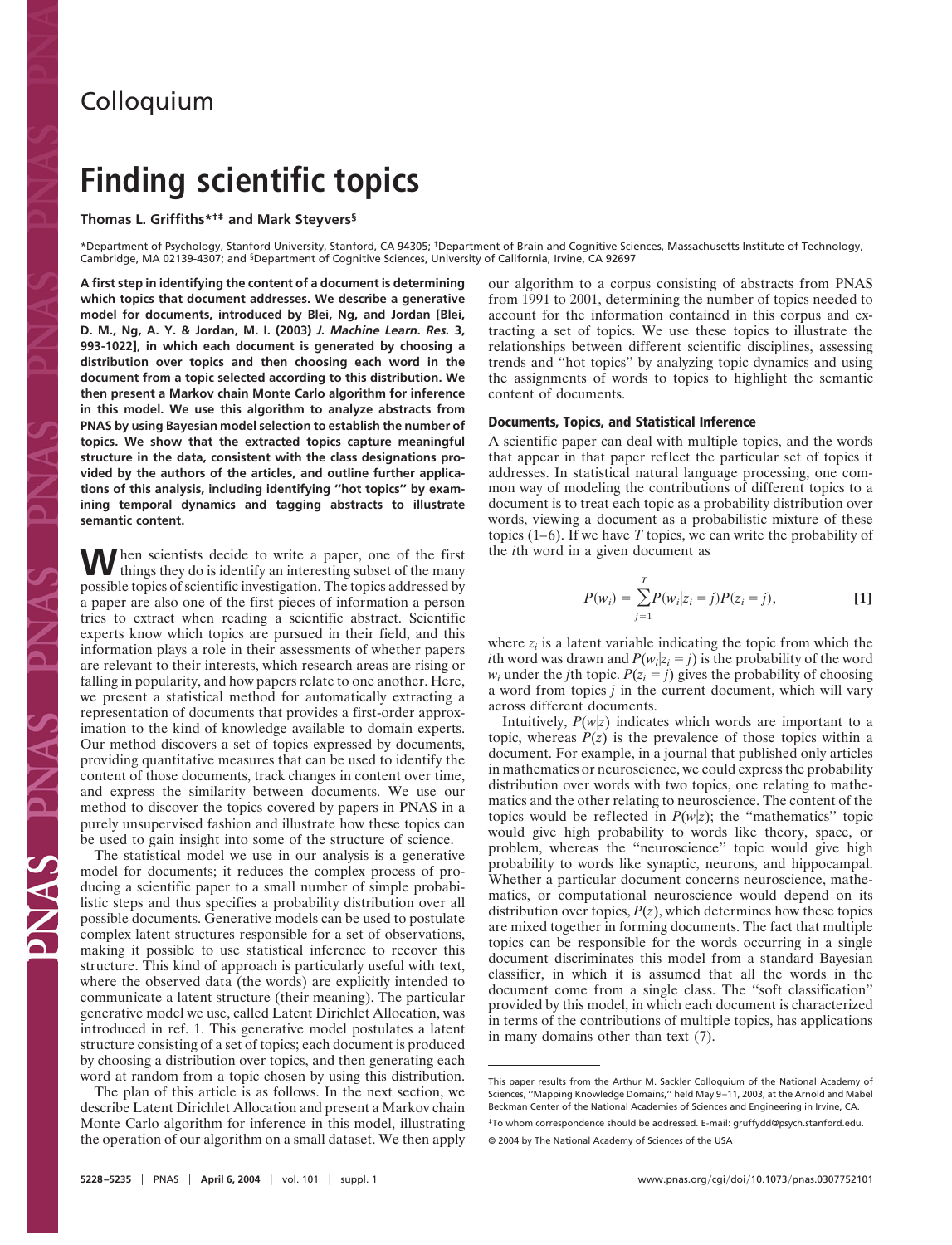Viewing documents as mixtures of probabilistic topics makes it possible to formulate the problem of discovering the set of topics that are used in a collection of documents. Given *D* documents containing *T* topics expressed over *W* unique words, we can represent  $P(w|z)$  with a set of T multinomial distributions  $\phi$  over the *W* words, such that  $P(w|z = j) = \phi_w^{(j)}$ , and  $P(z)$  with a set of *D* multinomial distributions  $\theta$  over the *T* topics, such that for a word in document *d*,  $P(z = j) = \theta_j^{(d)}$ . To discover the set of topics used in a corpus  $\mathbf{w} = \{w_1, w_2, \dots, w_n\}$ , where each  $w_i$ belongs to some document *di*, we want to obtain an estimate of  $\phi$  that gives high probability to the words that appear in the corpus. One strategy for obtaining such an estimate is to simply attempt to maximize  $P(\mathbf{w}|\phi, \theta)$ , following from Eq. 1 directly by using the Expectation-Maximization (8) algorithm to find maximum likelihood estimates of  $\phi$  and  $\theta$  (2, 3). However, this approach is susceptible to problems involving local maxima and is slow to converge (1, 2), encouraging the development of models that make assumptions about the source of  $\theta$ .

Latent Dirichlet Allocation (1) is one such model, combining Eq. 1 with a prior probability distribution on  $\theta$  to provide a complete generative model for documents. This generative model specifies a simple probabilistic procedure by which new documents can be produced given just a set of topics  $\phi$ , allowing  $\phi$  to be estimated without requiring the estimation of  $\theta$ . In Latent Dirichlet Allocation, documents are generated by first picking a distribution over topics  $\theta$  from a Dirichlet distribution, which determines  $P(z)$  for words in that document. The words in the document are then generated by picking a topic *j* from this distribution and then picking a word from that topic according to  $P(w|z = j)$ , which is determined by a fixed  $\phi^{(j)}$ . The estimation problem becomes one of maximizing  $P(\mathbf{w}|\phi, \alpha) = \int$  $P(\mathbf{w}|\phi,\theta)P(\theta|\alpha)d\theta$ , where  $P(\theta)$  is a Dirichlet ( $\alpha$ ) distribution. The integral in this expression is intractable, and  $\phi$  is thus usually estimated by using sophisticated approximations, either variational Bayes (1) or expectation propagation (9).

#### **Using Gibbs Sampling to Discover Topics**

Our strategy for discovering topics differs from previous approaches in not explicitly representing  $\phi$  or  $\theta$  as parameters to be estimated, but instead considering the posterior distribution over the assignments of words to topics,  $P(z|w)$ . We then obtain estimates of  $\phi$  and  $\theta$  by examining this posterior distribution. Evaluating  $P(z|w)$  requires solving a problem that has been studied in detail in Bayesian statistics and statistical physics, computing a probability distribution over a large discrete state space. We address this problem by using a Monte Carlo procedure, resulting in an algorithm that is easy to implement, requires little memory, and is competitive in speed and performance with existing algorithms.

We use the probability model for Latent Dirichlet Allocation, with the addition of a Dirichlet prior on  $\phi$ . The complete probability model is thus

| $w_i z_i, \phi^{(z_i)}$ | $\sim$ | Discrete $(\phi^{(z_i)})$   |
|-------------------------|--------|-----------------------------|
| φ                       | $\sim$ | Dirichlet( $\beta$ )        |
| $z_i \theta^{(d_i)}$    | $\sim$ | Discrete $(\theta^{(d_i)})$ |
| θ                       | $\sim$ | Dirichlet( $\alpha$ )       |

Here,  $\alpha$  and  $\beta$  are hyperparameters, specifying the nature of the priors on  $\theta$  and  $\phi$ . Although these hyperparameters could be vector-valued as in refs. 1 and 9, for the purposes of this article we assume symmetric Dirichlet priors, with  $\alpha$  and  $\beta$  each having a single value. These priors are conjugate to the multinomial distributions  $\phi$  and  $\theta$ , allowing us to compute the joint distribution  $P(\mathbf{w}, \mathbf{z})$  by integrating out  $\phi$  and  $\theta$ . Because  $P(\mathbf{w}, \mathbf{z}) =$  $P(w|z)P(z)$  and  $\phi$  and  $\theta$  only appear in the first and second terms, respectively, we can perform these integrals separately. Integrating out  $\phi$  gives the first term

in which  $n_j^{(w)}$  is the number of times word *w* has been assigned to topic *j* in the vector of assignments **z**, and  $\Gamma(\cdot)$  is the standard gamma function. The second term results from integrating out  $\theta$ , to give

$$
P(\mathbf{z}) = \left(\frac{\Gamma(T\alpha)}{\Gamma(\alpha)^{T}}\right)^{D} \prod_{d=1}^{D} \frac{\prod_{j} \Gamma(n_{j}^{(d)} + \alpha)}{\Gamma(n_{j}^{(d)} + T\alpha)},
$$
 [3]

where  $n_j^{(d)}$  is the number of times a word from document *d* has been assigned to topic *j*. Our goal is then to evaluate the posterior distribution.

$$
P(\mathbf{z}|\mathbf{w}) = \frac{P(\mathbf{w}, \mathbf{z})}{\sum_{\mathbf{z}} P(\mathbf{w}, \mathbf{z})}.
$$
 [4]

Unfortunately, this distribution cannot be computed directly, because the sum in the denominator does not factorize and involves  $T^n$  terms, where *n* is the total number of word instances in the corpus.

Computing  $P(z|w)$  involves evaluating a probability distribution on a large discrete state space, a problem that arises often in statistical physics. Our setting is similar, in particular, to the Potts model (e.g., ref. 10), with an ensemble of discrete variables **z**, each of which can take on values in  $\{1, 2, \ldots, T\}$ , and an energy function given by  $H(z) \propto -\log P(w, z) = -\log P(w|z)$ log *P*(**z**). Unlike the Potts model, in which the energy function is usually defined in terms of local interactions on a lattice, here the contribution of each  $z_i$  depends on all  $z_i$  values through the counts  $n_j^{(w)}$  and  $n_j^{(d)}$ . Intuitively, this energy function favors ensembles of assignments **z** that form a good compromise between having few topics per document and having few words per topic, with the terms of this compromise being set by the hyperparameters  $\alpha$  and  $\beta$ . The fundamental computational problems raised by this model remain the same as those of the Potts model: We can evaluate  $H(z)$  for any configuration  $z$ , but the state space is too large to enumerate, and we cannot compute the partition function that converts this into a probability distribution (in our case, the denominator of Eq. **4**). Consequently, we apply a method that physicists and statisticians have developed for dealing with these problems, sampling from the target distribution by using Markov chain Monte Carlo.

In Markov chain Monte Carlo, a Markov chain is constructed to converge to the target distribution, and samples are then taken from that Markov chain (see refs. 10–12). Each state of the chain is an assignment of values to the variables being sampled, in this case **z**, and transitions between states follow a simple rule. We use Gibbs sampling (13), known as the heat bath algorithm in statistical physics (10), where the next state is reached by sequentially sampling all variables from their distribution when conditioned on the current values of all other variables and the data. To apply this algorithm we need the full conditional distribution  $P(z_i | z_{-i}, w)$ . This distribution can be obtained by a probabilistic argument or by cancellation of terms in Eqs. **2** and **3**, yielding

$$
P(z_i = j | \mathbf{z}_{-i}, \mathbf{w}) \propto \frac{n_{-i,j}^{(w_i)} + \beta}{n_{-i,j}^{(i)} + W\beta} \frac{n_{-i,j}^{(d_i)} + \alpha}{n_{-i,j}^{(d_i)} + T\alpha},
$$
 [5]

where  $n_{-i}^{(t)}$  is a count that does not include the current assignment of *zi*. This result is quite intuitive; the first ratio expresses the probability of *wi* under topic *j*, and the second ratio expresses the probability of topic *j* in document *di*. Critically, these counts are

PNAS PN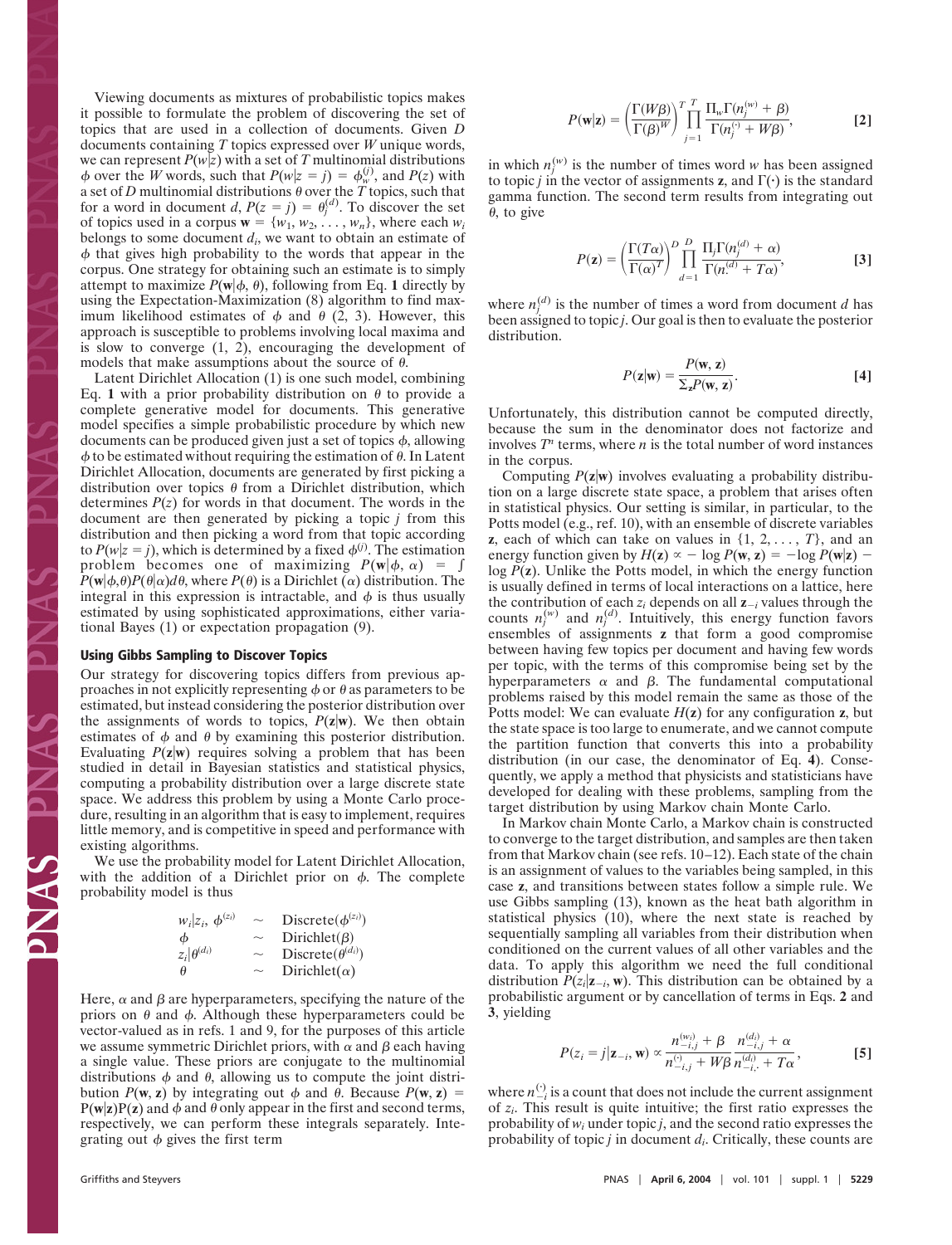the only information necessary for computing the full conditional distribution, allowing the algorithm to be implemented efficiently by caching the relatively small set of nonzero counts.

Having obtained the full conditional distribution, the Monte Carlo algorithm is then straightforward. The *zi* variables are initialized to values in  $\{1, 2, \ldots, T\}$ , determining the initial state of the Markov chain. We do this with an on-line version of the Gibbs sampler, using Eq. **5** to assign words to topics, but with counts that are computed from the subset of the words seen so far rather than the full data. The chain is then run for a number of iterations, each time finding a new state by sampling each *zi* from the distribution specified by Eq. **5**. Because the only information needed to apply Eq. **5** is the number of times a word is assigned to a topic and the number of times a topic occurs in a document, the algorithm can be run with minimal memory requirements by caching the sparse set of nonzero counts and updating them whenever a word is reassigned. After enough iterations for the chain to approach the target distribution, the current values of the *zi* variables are recorded. Subsequent samples are taken after an appropriate lag to ensure that their autocorrelation is low (10, 11).

With a set of samples from the posterior distribution  $P(z|w)$ , statistics that are independent of the content of individual topics can be computed by integrating across the full set of samples. For any single sample we can estimate  $\phi$  and  $\theta$  from the value **z** by

$$
\hat{\phi}_j^{(w)} = \frac{n_j^{(w)} + \beta}{n_j^{(v)} + W\beta}
$$
 [6]

$$
\hat{\theta}_j^{(d)} = \frac{n_j^{(d)} + \alpha}{n^{(d)} + T\alpha}.
$$
 [7]

These values correspond to the predictive distributions over new words *w* and new topics *z* conditioned on **w** and **z**. ¶

#### **A Graphical Example**

To illustrate the operation of the algorithm and to show that it runs in time comparable with existing methods of estimating  $\phi$ , we generated a small dataset in which the output of the algorithm can be shown graphically. The dataset consisted of a set of 2,000 images, each containing 25 pixels in a  $5 \times 5$  grid. The intensity of any pixel is specified by an integer value between zero and infinity. This dataset is of exactly the same form as a worddocument cooccurrence matrix constructed from a database of documents, with each image being a document, with each pixel being a word, and with the intensity of a pixel being its frequency. The images were generated by defining a set of 10 topics corresponding to horizontal and vertical bars, as shown in Fig. 1*a*, then sampling a multinomial distribution  $\theta$  for each image from a Dirichlet distribution with  $\alpha = 1$ , and sampling 100 pixels (words) according to Eq. **1**. A subset of the images generated in this fashion are shown in Fig. 1*b*. Although some images show evidence of many samples from a single topic, it is difficult to discern the underlying structure of most images.

We applied our Gibbs sampling algorithm to this dataset, together with the two algorithms that have previously been used for inference in Latent Dirichlet Allocation: variational Bayes (1) and expectation propagation (9). (The implementations of variational Bayes and expectation propagation were provided by



**Fig. 1.** (*a*) Graphical representation of 10 topics, combined to produce ''documents'' like those shown in *b*, where each image is the result of 100 samples from a unique mixture of these topics. (*c*) Performance of three algorithms on this dataset: variational Bayes (VB), expectation propagation (EP), and Gibbs sampling. Lower perplexity indicates better performance, with chance being a perplexity of 25. Estimates of the standard errors are smaller than the plot symbols, which mark 1, 5, 10, 20, 50, 100, 150, 200, 300, and 500 iterations.

Tom Minka and are available at www.stat.cmu.edu/ $\sim$ minka/ papers/aspect.html.) We divided the dataset into 1,000 training images and 1,000 test images and ran each algorithm four times, using the same initial conditions for all three algorithms on a given run. These initial conditions were found by an online application of Gibbs sampling, as mentioned above. Variational Bayes and expectation propagation were run until convergence, and Gibbs sampling was run for 1,000 iterations. All three algorithms used a fixed Dirichlet prior on  $\theta$ , with  $\alpha = 1$ . We tracked the number of floating point operations per iteration for each algorithm and computed the test set perplexity for the estimates of  $\phi$  provided by the algorithms at several points. Perplexity is a standard measure of performance for statistical models of natural language (14) and is defined as  $\exp\{-\log \theta\}$  $P(\mathbf{w}_{test}|\boldsymbol{\phi})/n_{test}$ , where  $\mathbf{w}_{test}$  and  $n_{test}$  indicate the identities and number of words in the test set, respectively. Perplexity indicates the uncertainty in predicting a single word; lower values are better, and chance performance results in a perplexity equal to the size of the vocabulary, which is 25 in this case. The perplexity for all three models was evaluated by using importance sampling as in ref. 9, and the estimates of  $\phi$  used for evaluating Gibbs sampling were each obtained from a single sample as in Eq. **6**. The results of these computations are shown in Fig. 1*c*. All three algorithms are able to recover the underlying topics, and Gibbs sampling does so more rapidly than either variational Bayes or expectation propagation. A graphical illustration of the operation of the Gibbs sampler is shown in Fig. 2. The log-likelihood stabilizes quickly, in a fashion consistent across multiple runs, and the topics expressed in the dataset slowly emerge as appropriate assignments of words to topics are discovered.

These results show that Gibbs sampling can be competitive in speed with existing algorithms, although further tests with larger datasets involving real text are necessary to evaluate the strengths and weaknesses of the different algorithms. The effects of including the Dirichlet  $(\beta)$  prior in the model and the use of methods for estimating the hyperparameters  $\alpha$  and  $\beta$  need to be assessed as part of this comparison. A variational algorithm for

<sup>¶</sup>These estimates cannot be combined across samples for any analysis that relies on the content of specific topics. This issue arises because of a lack of identifiability. Because mixtures of topics are used to form documents, the probability distribution over words implied by the model is unaffected by permutations of the indices of the topics. Consequently, no correspondence is needed between individual topics across samples; just because two topics have index *j* in two samples is no reason to expect that similar words were assigned to those topics in those samples. However, statistics insensitive to permutation of the underlying topics can be computed by aggregating across samples.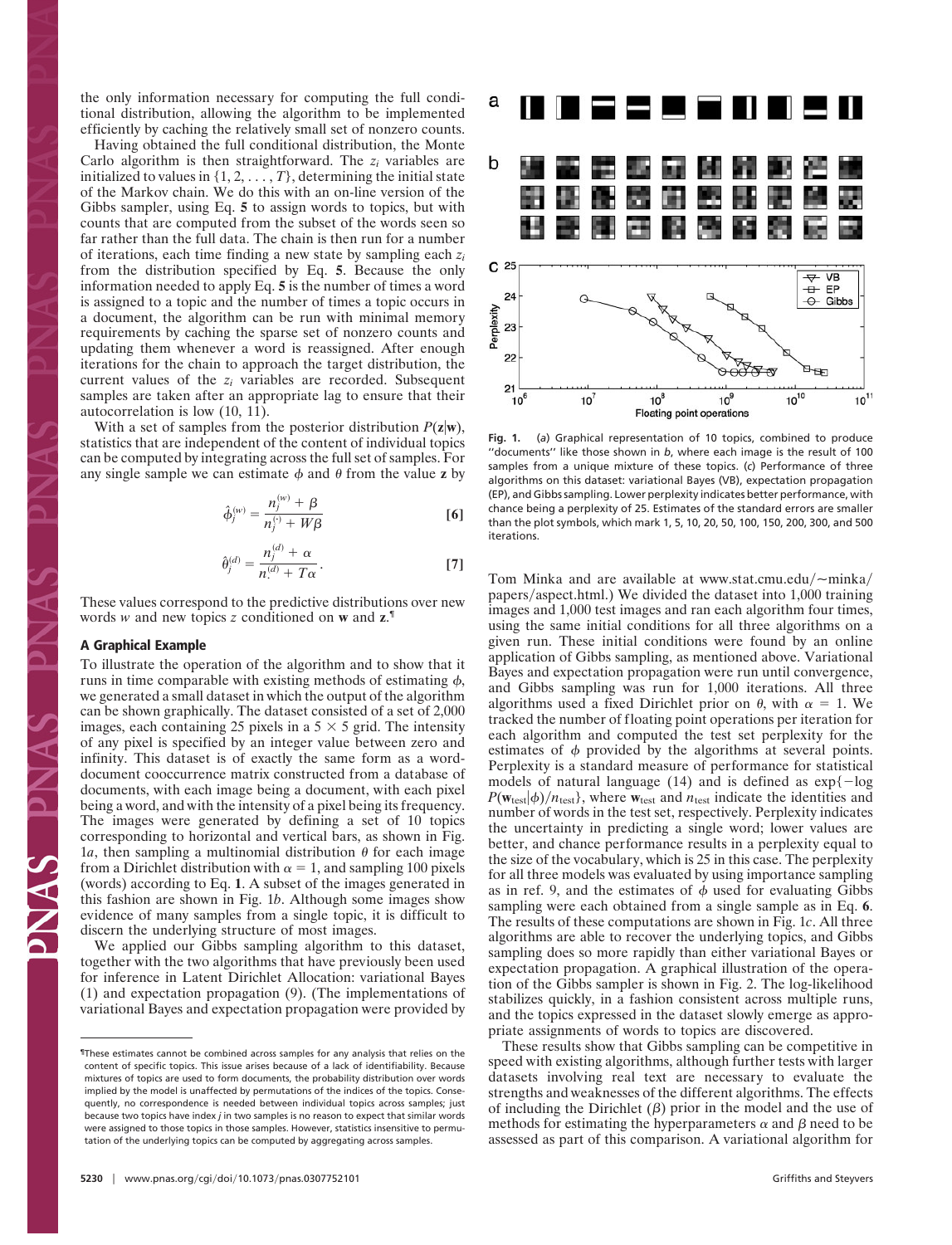

**Fig. 2.** Results of running the Gibbs sampling algorithm. The log-likelihood, shown on the left, stabilizes after a few hundred iterations. Traces of the log-likelihood are shown for all four runs, illustrating the consistency in values across runs. Each row of images on the right shows the estimates of the topics after a certain number of iterations within a single run, matching the points indicated on the left. These points correspond to 1, 2, 5, 10, 20, 50, 100, 150, 200, 300, and 500 iterations. The topics expressed in the data gradually emerge as the Markov chain approaches the posterior distribution.

this ''smoothed'' model is described in ref. 1, which may be more similar to the Gibbs sampling algorithm described here. Ultimately, these different approaches are complementary rather than competitive, providing different means of performing approximate inference that can be selected according to the demands of the problem.

#### **Model Selection**

The statistical model we have described is conditioned on three parameters, which we have suppressed in the equations above: the Dirichlet hyperparameters  $\alpha$  and  $\beta$  and the number of topics *T*. Our algorithm is easily extended to allow  $\alpha$ ,  $\beta$ , and **z** to be sampled, but this extension can slow the convergence of the Markov chain. Our strategy in this article is to fix  $\alpha$  and  $\beta$  and explore the consequences of varying *T*. The choice of  $\alpha$  and  $\beta$  can have important implications for the results produced by the model. In particular, increasing  $\beta$  can be expected to decrease the number of topics used to describe a dataset, because it reduces the impact of sparsity in Eq. 2. The value of  $\beta$  thus affects the granularity of the model: a corpus of documents can be sensibly factorized into a set of topics at several different scales, and the particular scale assessed by the model will be set by  $\beta$ . With scientific documents, a large value of  $\beta$  would lead the model to find a relatively small number of topics, perhaps at the level of scientific disciplines, whereas smaller values of  $\beta$  will produce more topics that address specific areas of research.

Given values of  $\alpha$  and  $\beta$ , the problem of choosing the appropriate value for *T* is a problem of model selection, which we address by using a standard method from Bayesian statistics (15). For a Bayesian statistician faced with a choice between a set of statistical models, the natural response is to compute the posterior probability of that set of models given the observed data. The key constituent of this posterior probability will be the likelihood of the data given the model, integrating over all parameters in the model. In our case, the data are the words in the corpus, **w**, and the model is specified by the number of topics, *T*, so we wish to compute the likelihood  $P(w|T)$ . The complication is that this requires summing over all possible assignments

of words to topics **z**. However, we can approximate  $P(w|T)$  by taking the harmonic mean of a set of values of  $P(\mathbf{w}|\mathbf{z}, T)$  when **z** is sampled from the posterior  $P(z|w, T)$  (15). Our Gibbs sampling algorithm provides such samples, and the value of  $P(\mathbf{w}|\mathbf{z},\mathbf{T})$  can be computed from Eq. 2.

## **The Topics of Science**

The algorithm outlined above can be used to find the topics that account for the words used in a set of documents. We applied this algorithm to the abstracts of papers published in PNAS from 1991 to 2001, with the aim of discovering some of the topics addressed by scientific research. We first used Bayesian model selection to identify the number of topics needed to best account for the structure of this corpus, and we then conducted a detailed analysis with the selected number of topics. Our detailed analysis involved examining the relationship between the topics discovered by our algorithm and the class designations supplied by PNAS authors, using topic dynamics to identify ''hot topics'' and using the topic assignments to highlight the semantic content in abstracts.

**How Many Topics?** To evaluate the consequences of changing the number of topics *T*, we used the Gibbs sampling algorithm outlined in the preceding section to obtain samples from the posterior distribution over **z** at several choices of *T*. We used all 28,154 abstracts published in PNAS from 1991 to 2001, with each of these abstracts constituting a single document in the corpus (we will use the words abstract and document interchangeably from this point forward). Any delimiting character, including hyphens, was used to separate words, and we deleted any words that occurred in less than five abstracts or belonged to a standard "stop" list used in computational linguistics, including numbers, individual characters, and some function words. This gave us a vocabulary of 20,551 words, which occurred a total of 3,026,970 times in the corpus.

For all runs of the algorithm, we used  $\beta = 0.1$  and  $\alpha = 50/T$ , keeping constant the sum of the Dirichlet hyperparameters, which can be interpreted as the number of virtual samples contributing to the smoothing of  $\theta$ . This value of  $\beta$  is relatively small and can be expected to result in a fine-grained decomposition of the corpus into topics that address specific research areas. We computed an estimate of  $P(w|T)$  for *T* values of 50, 100, 200, 300, 400, 500, 600, and 1,000 topics. For all values of *T*, except the last, we ran eight Markov chains, discarding the first 1,000 iterations, and then took 10 samples from each chain at a lag of 100 iterations. In all cases, the log-likelihood values stabilized within a few hundred iterations, as in Fig. 2. The simulation with 1,000 topics was more time-consuming, and thus we used only six chains, taking two samples from each chain after 700 initial iterations, again at a lag of 100 iterations.

Estimates of  $P(w|T)$  were computed based on the full set of samples for each value of *T* and are shown in Fig. 3. The results suggest that the data are best accounted for by a model incorporating 300 topics.  $P(w|T)$  initially increases as a function of *T*, reaches a peak at  $T = 300$ , and then decreases thereafter. This kind of profile is often seen when varying the dimensionality of a statistical model, with the optimal model being rich enough to fit the information available in the data, yet not so complex as to begin fitting noise. As mentioned above, the value of *T* found through this procedure depends on the choice of  $\alpha$  and  $\beta$ , and it will also be affected by specific decisions made in forming the dataset, such as the use of a stop list and the inclusion of documents from all PNAS classifications. By using just  $P(w|T)$  to choose a value of *T*, we are assuming very weak prior constraints on the number of topics.  $P(w|T)$  is just the likelihood term in the inference to  $P(T|\mathbf{w})$ , and the prior  $P(T)$  might overwhelm this likelihood if we had a particularly strong preference for a smaller number of topics.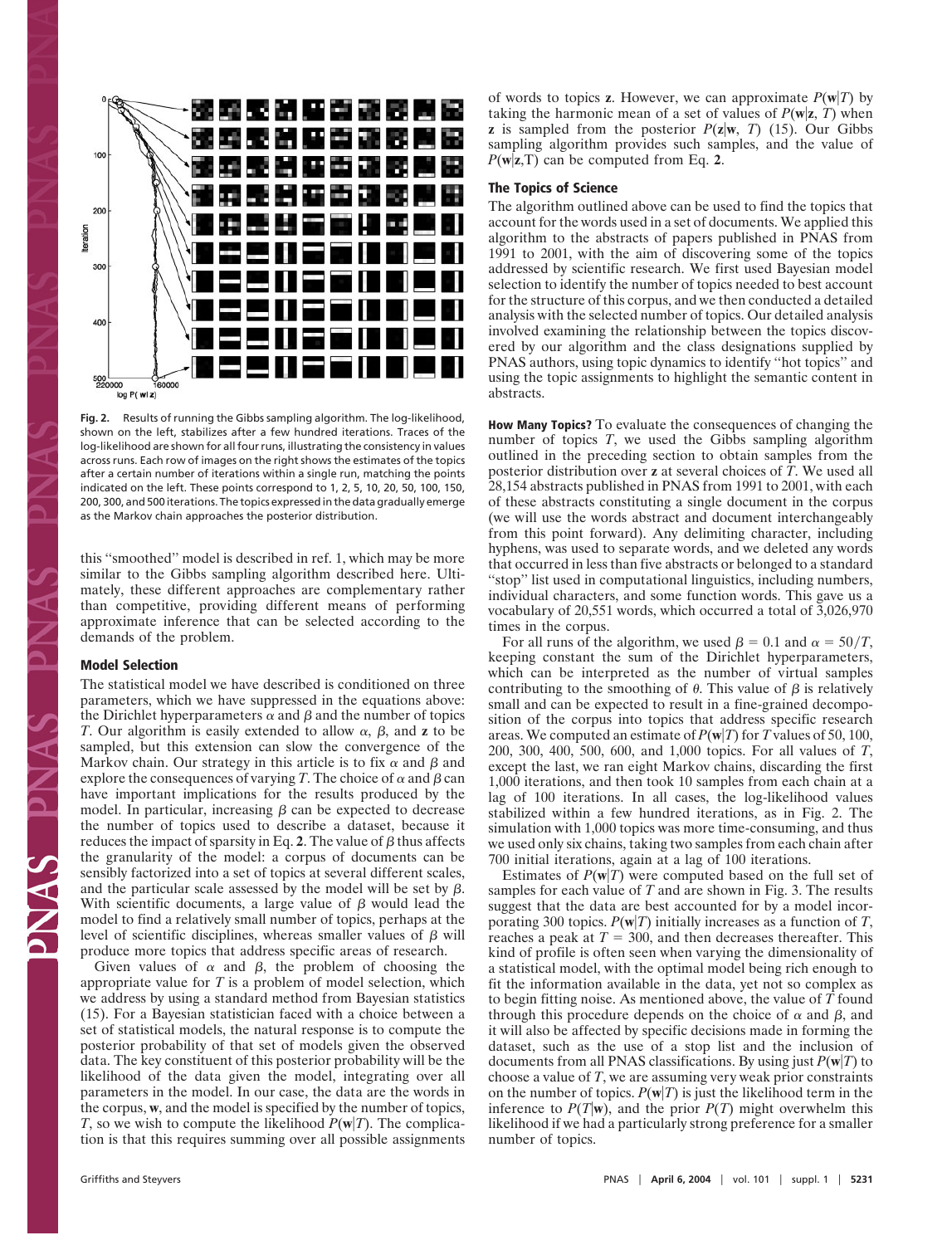

**Fig. 3.** Model selection results, showing the log-likelihood of the data for different settings of the number of topics, *T*. The estimated standard errors for each point were smaller than the plot symbols.

**Scientific Topics and Classes.** When authors submit a paper to PNAS, they choose one of three major categories, indicating whether a paper belongs to the Biological, the Physical, or the Social Sciences, and one of 33 minor categories, such as Ecology, Pharmacology, Mathematics, or Economic Sciences. (Anthropology and Psychology can be chosen as a minor category for papers in both Biological and Social Sciences. We treat these minor categories as distinct for the purposes of our analysis.) Having a class designation for each abstract in the corpus provides two opportunities. First, because the topics recovered by our algorithm are purely a consequence of the statistical structure of the data, we can evaluate whether the class designations pick out differences between abstracts that can be expressed in terms of this statistical structure. Second, we can use the class designations to illustrate how the distribution over topics can reveal relationships between documents and between document classes.

We used a single sample taken after 2,000 iterations of Gibbs sampling and computed estimates of  $\theta^{(d)}$  by means of Eq. 7. (In this and other analyses, similar results were obtained by examining samples across multiple chains, up to the permutation of topics, and the choice of this particular sample to display the results was arbitrary.) Using these estimates, we computed a mean  $\theta$  vector for each minor category, considering just the 2,620 abstracts published in 2001. We then found the most diagnostic topic for each minor category, defined to be the topic *j* for which the ratio of  $\theta_j$  for that category to the sum of  $\theta_j$  across all other categories was greatest. The results of this analysis are shown in Fig. 4. The matrix shown in Fig. 4 *Upper* indicates the mean value of  $\theta$  for each minor category, restricted to the set of most diagnostic topics. The strong diagonal is a consequence of our selection procedure, with diagnostic topics having high probability within the classes for which they are diagnostic, but low probability in other classes. The off-diagonal elements illustrate the relationships between classes, with similar classes showing similar distributions across topics.

The distributions over topics for the different classes illustrate how this statistical model can capture similarity in the semantic content of documents. Fig. 4 reveals relationships between specific minor categories, such as Ecology and Evolution, and some of the correspondences within major categories; for example, the minor categories in the Physical and Social Sciences

**5232** | www.pnas.org/cgi/doi/10.1073/pnas.0307752101 Griffiths and Steyvers

show much greater commonality in the topics appearing in their abstracts than do the Biological Sciences. The results can also be used to assess how much different disciplines depend on particular methods. For example, topic 39, relating to mathematical methods, receives reasonably high probability in Applied Mathematics, Applied Physical Sciences, Chemistry, Engineering, Mathematics, Physics, and Economic Sciences, suggesting that mathematical theory is particularly relevant to these disciplines.

The content of the diagnostic topics themselves is shown in Fig. 4 *Lower*, listing the five words given highest probability by each topic. In some cases, a single topic was the most diagnostic for several classes: topic 2, containing words relating to global climate change, was diagnostic of Ecology, Geology, and Geophysics; topic 280, containing words relating to evolution and natural selection, was diagnostic of both Evolution and Population Biology; topic 222, containing words relating to cognitive neuroscience, was diagnostic of Psychology as both a Biological and a Social Science; topic 39, containing words relating to mathematical theory, was diagnostic of both Applied Mathematics and Mathematics; and topic 270, containing words having to do with spectroscopy, was diagnostic of both Chemistry and Physics. The remaining topics were each diagnostic of a single minor category and, in general, seemed to contain words relevant to enquiry in that discipline. The only exception was topic 109, diagnostic of Economic Sciences, which contains words generally relevant to scientific research. This may be a consequence of the relatively small number of documents in this class (only three in 2001), which makes the estimate of  $\theta$  extremely unreliable. Topic 109 also serves to illustrate that not all of the topics found by the algorithm correspond to areas of research; some of the topics picked out scientific words that tend to occur together for other reasons, like those that are used to describe data or those that express tentative conclusions.

Finding strong diagnostic topics for almost all of the minor categories suggests that these categories have differences that can be expressed in terms of the statistical structure recovered by our algorithm. The topics discovered by the algorithm are found in a completely unsupervised fashion, using no information except the distribution of the words themselves, implying that the minor categories capture real differences in the content of abstracts, at the level of the words used by authors. It also shows that this algorithm finds genuinely informative structure in the data, producing topics that connect with our intuitive understanding of the semantic content of documents.

**Hot and Cold Topics.** Historians, sociologists, and philosophers of science and scientists themselves recognize that topics rise and fall in the amount of scientific interest they generate, although whether this is the result of social forces or rational scientific practice is the subject of debate (e.g., refs. 16 and 17). Because our analysis reduces a corpus of scientific documents to a set of topics, it is straightforward to analyze the dynamics of these topics as a means of gaining insight into the dynamics of science. If understanding these dynamics is the goal of our analysis, we can formulate more sophisticated generative models that incorporate parameters describing the change in the prevalence of topics over time. Here, we present a basic analysis based on a post hoc examination of the estimates of  $\theta$  produced by the model. Being able to identify the ''hot topics'' in science at a particular point is one of the most attractive applications of this kind of model, providing quantitative measures of the prevalence of particular kinds of research that may be useful for historical purposes and for determination of targets for scientific funding. Analysis at the level of topics provides the opportunity to combine information about the occurrences of a set of semantically related words with cues that come from the content of the remainder of the document, potentially highlighting trends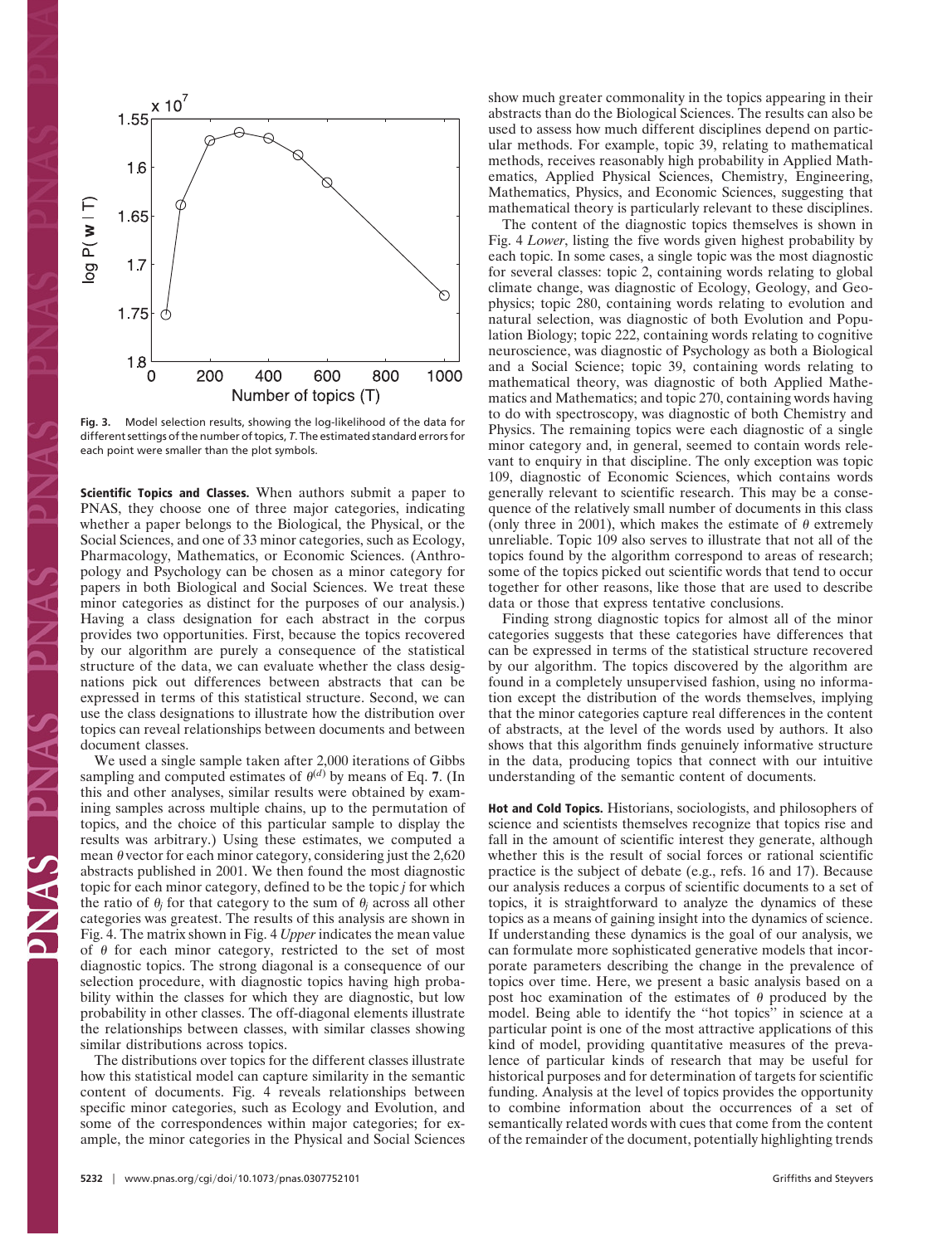

Fig. 4. (*Upper*) Mean values of  $\theta$  at each of the diagnostic topics for all 33 PNAS minor categories, computed by using all abstracts published in 2001. Higher probabilities are indicated with darker cells. (*Lower*) The five most probable words in the topics themselves listed in the same order as on the horizontal axis in *Upper*.

that might be less obvious in analyses that consider only the frequencies of single words.

To find topics that consistently rose or fell in popularity from 1991 to 2001, we conducted a linear trend analysis on  $\theta_i$  by year, using the same single sample as in our previous analyses. We applied this analysis to the sample used to generate Fig. 4. Consistent with the idea that science shows strong trends, with topics rising and falling regularly in popularity, 54 of the topics showed a statistically significant increasing linear trend, and 50 showed a statistically significant decreasing linear trend, both at the  $P = 0.0001$  level. The three hottest and coldest topics, assessed by the size of the linear trend test statistic, are shown in Fig. 5. The hottest topics discovered through this analysis were topics 2, 134, and 179, corresponding to global warming and

**EXAMP**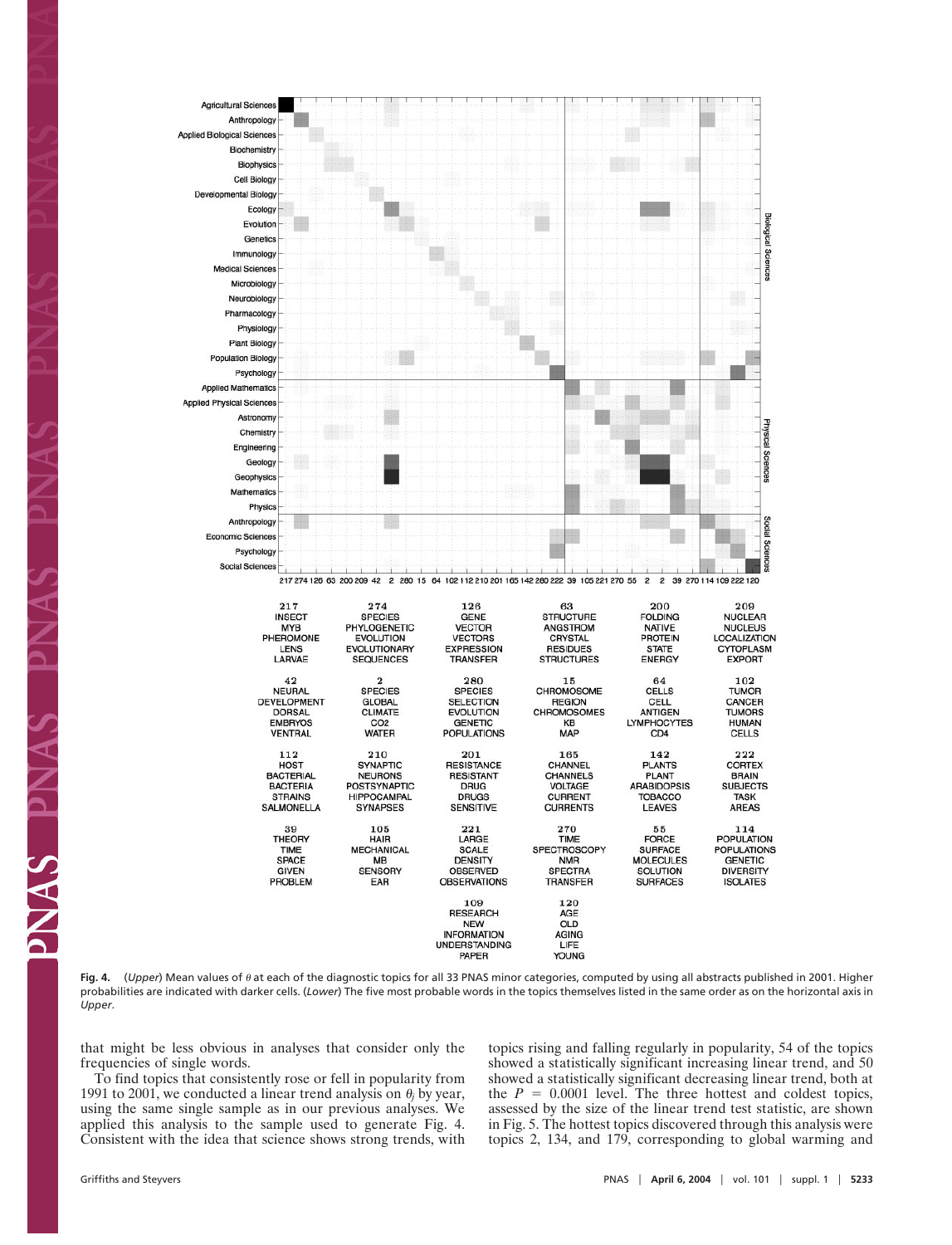

**Fig. 5.** The plots show the dynamics of the three hottest and three coldest topics from 1991 to 2001, defined as those topics that showed the strongest positive and negative linear trends. The 12 most probable words in those topics are shown below the plots.

climate change, gene knockout techniques, and apoptosis (programmed cell death), the subject of the 2002 Nobel Prize in Physiology. The cold topics were not topics that lacked prevalence in the corpus but those that showed a strong decrease in popularity over time. The coldest topics were 37, 289, and 75, corresponding to sequencing and cloning, structural biology, and immunology. All these topics were very popular in about 1991 and fell in popularity over the period of analysis. The Nobel Prizes again provide a good means of validating these trends, with prizes being awarded for work on sequencing in 1993 and immunology in 1989.

**Tagging Abstracts.** Each sample produced by our algorithm consists of a set of assignments of words to topics. We can use these assignments to identify the role that words play in documents. In particular, we can tag each word with the topic to which it was assigned and use these assignments to highlight topics that are particularly informative about the content of a document. The abstract shown in Fig. 6 is tagged with topic labels as superscripts. Words without superscripts were not included in the vocabulary supplied to the model. All assignments come from the same single sample as used in our previous analyses, illustrating the kind of words assigned to the evolution topic discussed above (topic 280).

This kind of tagging is mainly useful for illustrating the content of individual topics and how individual words are assigned, and it was used for this purpose in ref. 1. It is also possible to use the results of our algorithm to highlight conceptual content in other ways. For example, if we integrate across a set of samples, we can compute a probability that a particular word is assigned to the most prevalent topic in a document. This probability provides a graded measure of the importance of a word that uses information from the full set of samples, rather than a discrete measure computed from a single sample. This form of highlighting is used to set the contrast of the words shown in Fig. 6 and picks out the words that determine the topical content of the document. Such methods might provide a means of increasing the efficiency of searching large document databases, in particular, because it can be modified to indicate words belonging to the topics of interest to the searcher.

# **Conclusion**

We have presented a statistical inference algorithm for Latent Dirichlet Allocation (1), a generative model for documents in

A generalized<sup>3</sup> fundamental<sup>146</sup> theorem<sup>267</sup> of **natural<sup>250</sup> selection<sup>250</sup>** is derived<sup>233</sup> for **populations<sup>250</sup>**<br>incorporating<sup>149</sup> both **genetic<sup>250</sup>** and **cultural<sup>250</sup>** transmission<sup>25</sup>. The phenotype<sup>3</sup> is deter population<sup>280</sup>

**Fig. 6.** A PNAS abstract (18) tagged according to topic assignment. The superscripts indicate the topics to which individual words were assigned in a single sample, whereas the contrast level reflects the probability of a word being assigned to the most prevalent topic in the abstract, computed across samples.